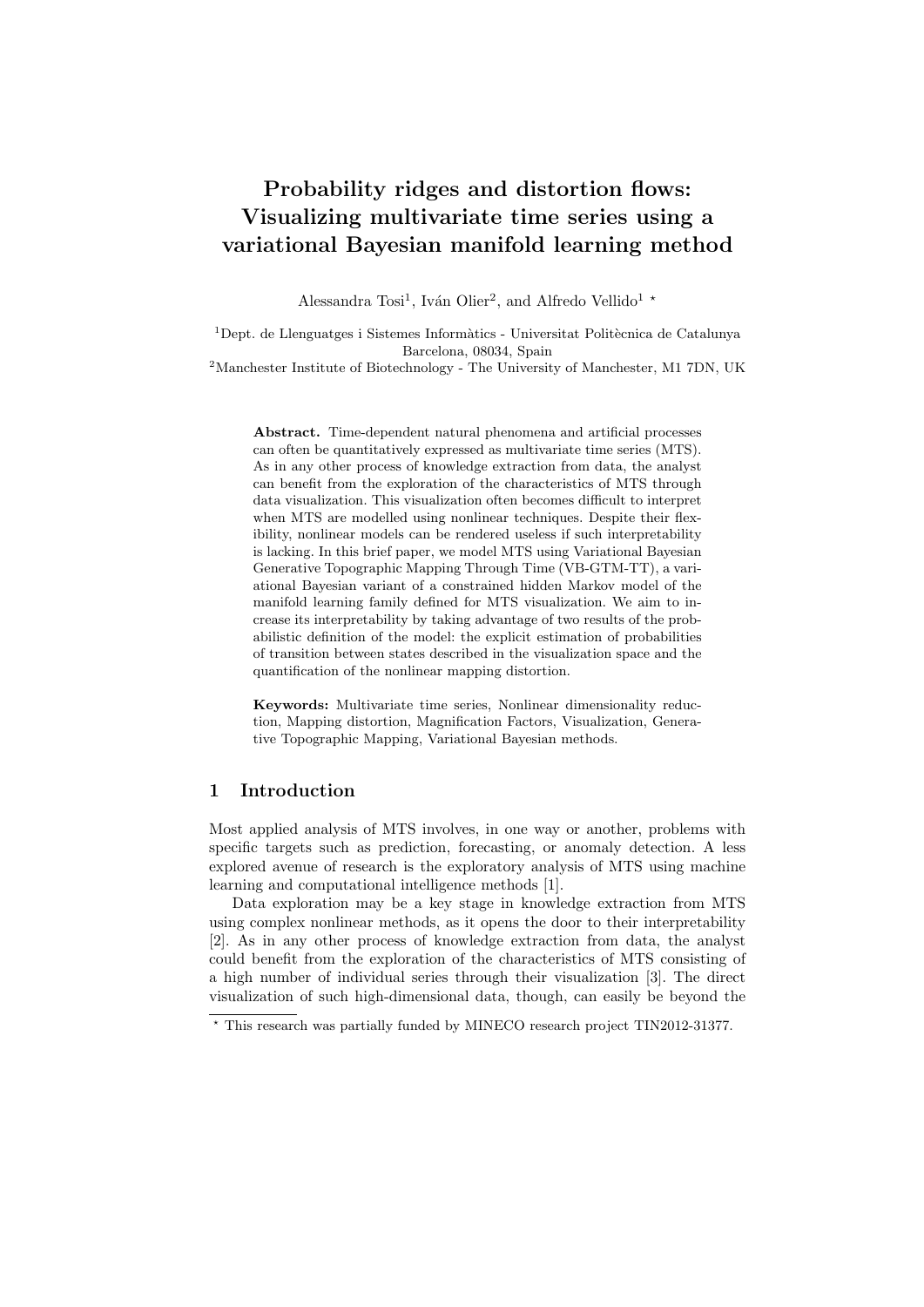interpretation capabilities of human experts. Therefore, the exploration of MTS can be assisted by dimensionality reduction (DR) methods. In particular, the visualization of MTS using nonlinear DR (NLDR) methods [4] can provide the expert with inductive reasoning tools as a means to hypothesis generation [3, 5]. Visualization can thus facilitate interpretation, which is paramount given that NLDR methods can be rendered useless in practice if interpretability is lacking.

In this brief paper, we merge two strands of previous research on data visualization. The first one involves the visualization of MTS using Statistical Machine Learning (SML) NLDR methods [6]. The second tackles one of the main interpretability bottlenecks of NLDR techniques: the difficulty of expressing the nonlinear mapping distortion they introduce in the data visualization space in an intuitive manner. Specifically, we attempt to increase the interpretability of the Variational Bayesian Generative Topographic Mapping Through Time (VB-GTM-TT), a variational Bayesian variant of a constrained hidden Markov model (HMM) [7] of the manifold learning family, defined for MTS visualisation [8]. For this, we use two results of the probabilistic definition of the model: the explicit estimation of probabilities of transition between states described in the visualization space and the quantification of the distortion introduced by the nonlinear mapping of the MTS in the form of Magnification Factors (MF).

Note that this paper does not address the assessment of the quality of the mapping as such. In fact, the proposed visualization strategies are meant to be independent from it. Although VB-GTM-TT is used here for illustration (as a method that, even if prone to limitations such as local minima, has been shown to perform robustly in the presence of noise), the proposed approach could be extended to alternative MTS DR models for which distortion and probability of state transition (or some approximations to them) were quantifiable.

## 2 Methods

## 2.1 Variational Bayesian GTM Through Time

The Generative Topographic Mapping (GTM: [9]) is a NLDR latent variable model of the manifold learning family. It can be seen as a mixture of distributions whose centres are constrained to lay on an intrinsically low-dimensional space. Given that the generative model specifies a mapping from latent space to observed data space, such latent space can be used for data visualization when its dimensionality is 1 or 2. Unless regularization is included, the GTM is prone to overfitting. Adaptive regularization for GTM was proposed in [10].

The GTM was redefined as a constrained HMM in [6]. The resulting GTM Through Time (GTM-TT) can be considered as a GTM model in which the latent states are linked by transition probabilities, in a similar fashion to HMM. This model, even if useful for MTS clustering and visualization, did not implement any regularization process.

Recently, the GTM was reformulated within a variational full Bayesian framework in [11], which was extended to the analysis of MTS in [8]. The result was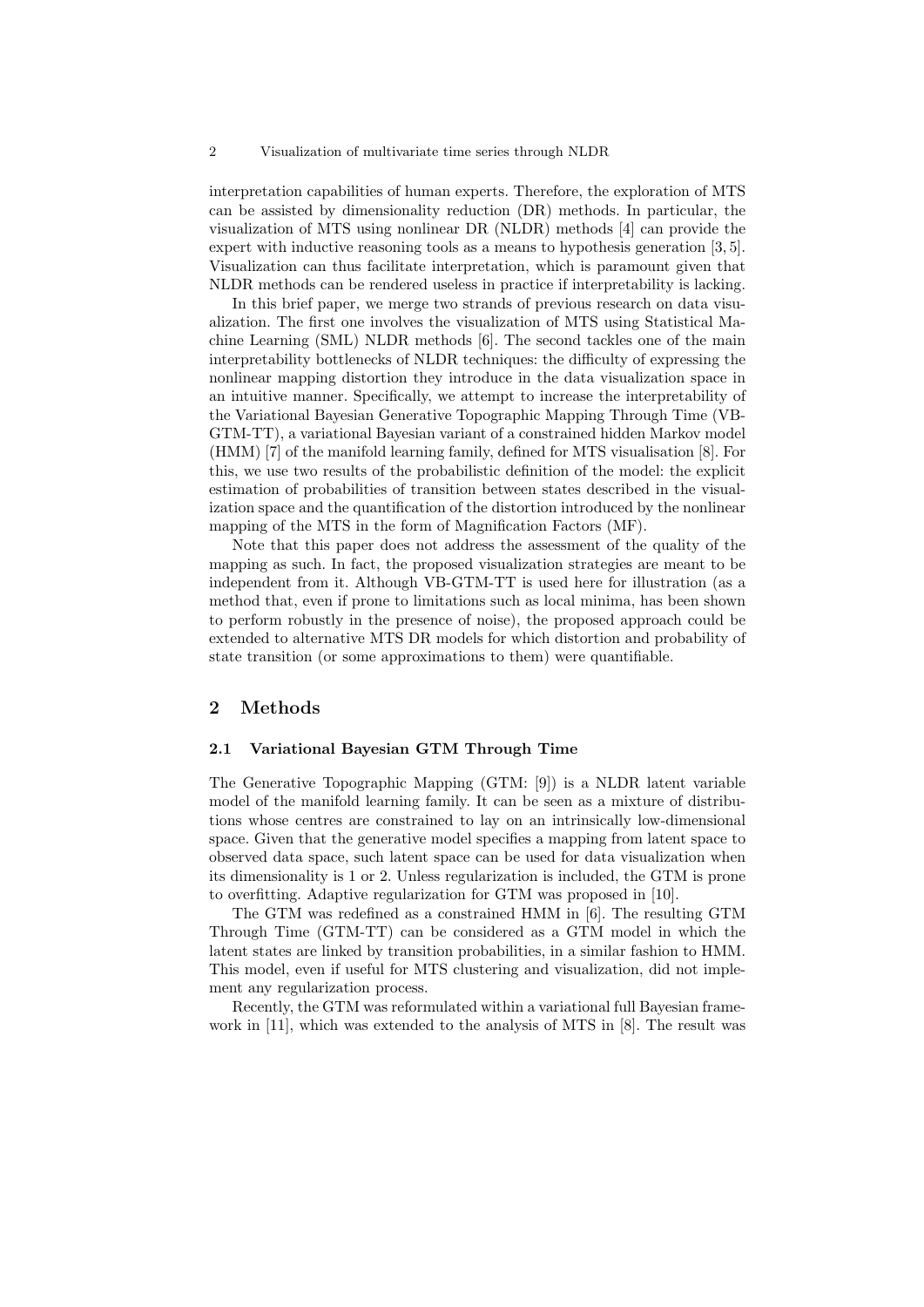the VB-GTM-TT: a model that integrates regularization explicitly and provides adaptive optimization of most of the model parameters involved. Assuming a sequence of N hidden states  $\mathbf{Z} = \{z_1, z_2, \dots, z_n, \dots, z_N\}$  and the observed MTS  $X = \{x_1, x_2, \ldots, x_n, \ldots, x_N\}$ , the complete-data likelihood for VB-GTM-TT is given by:

$$
p(\mathbf{Z}, \mathbf{X}|\mathbf{\Theta}) = p(z_1) \prod_{n=2}^{N} p(z_n | z_{n-1}) \prod_{n=1}^{N} p(\mathbf{x}_n | z_n).
$$
 (1)

The model parameters are  $\Theta = (\pi, \mathbf{A}, \mathbf{Y}, \beta)$ , where  $\pi = {\pi_i}$  :  $\pi_i =$  $p(z_1 = j)$  are the initial state probabilities;  $\mathbf{A} = \{a_{ij}\} : a_{ij} = p(z_n = j | z_{n-1} = i)$ are the transition state probabilities; and

$$
\left\{ \mathbf{Y}, \beta \right\} : p\left( \mathbf{x}_n | z_n = j \right) = \left( \frac{\beta}{2\pi} \right)^{D/2} \exp \left( -\frac{\beta}{2} \left\| \mathbf{x}_n - \mathbf{y}_j \right\|^2 \right)
$$

are the emission probabilities, which are controlled by spherical Gaussian distributions with common inverse variance  $\beta$  and a matrix Y of K centroids  $y_j, 1 \leq j \leq K$ . They can be considered as hidden variables and integrated out to describe the marginal likelihood as:

$$
p(\mathbf{Z}, \mathbf{X}) = \int p(\mathbf{\Theta}) p(\mathbf{Z}, \mathbf{X} | \mathbf{\Theta}) d\mathbf{\Theta},
$$
  
where  $\mathbf{\Theta} = (\boldsymbol{\pi}, \mathbf{A}, \mathbf{Y}, \beta).$  (2)

VB-GTM-TT assumes its parameters to be independent, so that  $p(\Theta)$  =  $p(\pi)p(\mathbf{A})p(\mathbf{Y})p(\beta)$ , where the set of prior distributions  $p(\mathbf{\Theta})$  are defined as:

$$
p(\pi) = \text{Dir}(\{\pi_1, ..., \pi_K\} | \nu)
$$
  
\n
$$
p(\mathbf{A}) = \prod_{j=1}^{K} \text{Dir}(\{a_{j1}, ..., a_{jK}\} | \lambda)
$$
  
\n
$$
p(\mathbf{Y}) = [(2\pi)^K |\mathbf{C}|]^{-D/2} \prod_{d=1}^{D} \exp\left(-\frac{1}{2} \mathbf{y}_{(d)}^T \mathbf{C}^{-1} \mathbf{y}_{(d)}\right)
$$
  
\n
$$
p(\beta) = \Gamma(\beta | d_{\beta}, s_{\beta}).
$$

Here,  $Dir(\cdot)$  represents the Dirichlet distribution and  $\Gamma(\cdot)$  is the Gamma distribution. The vector  $\nu$ , the matrix  $\lambda$  and the scalars  $d_{\beta}$  and  $s_{\beta}$  correspond to the hyperparameters of the model which are fixed a priori. The prior over the parameter  $\bf{Y}$  defines the mapping from the hidden states to the data space as a Gaussian Process (GP), where  $y_{(d)}$  is each of the row vectors (centroids) of the matrix  $Y$  and  $C$  is a matrix where each element is defined by the covariance function as: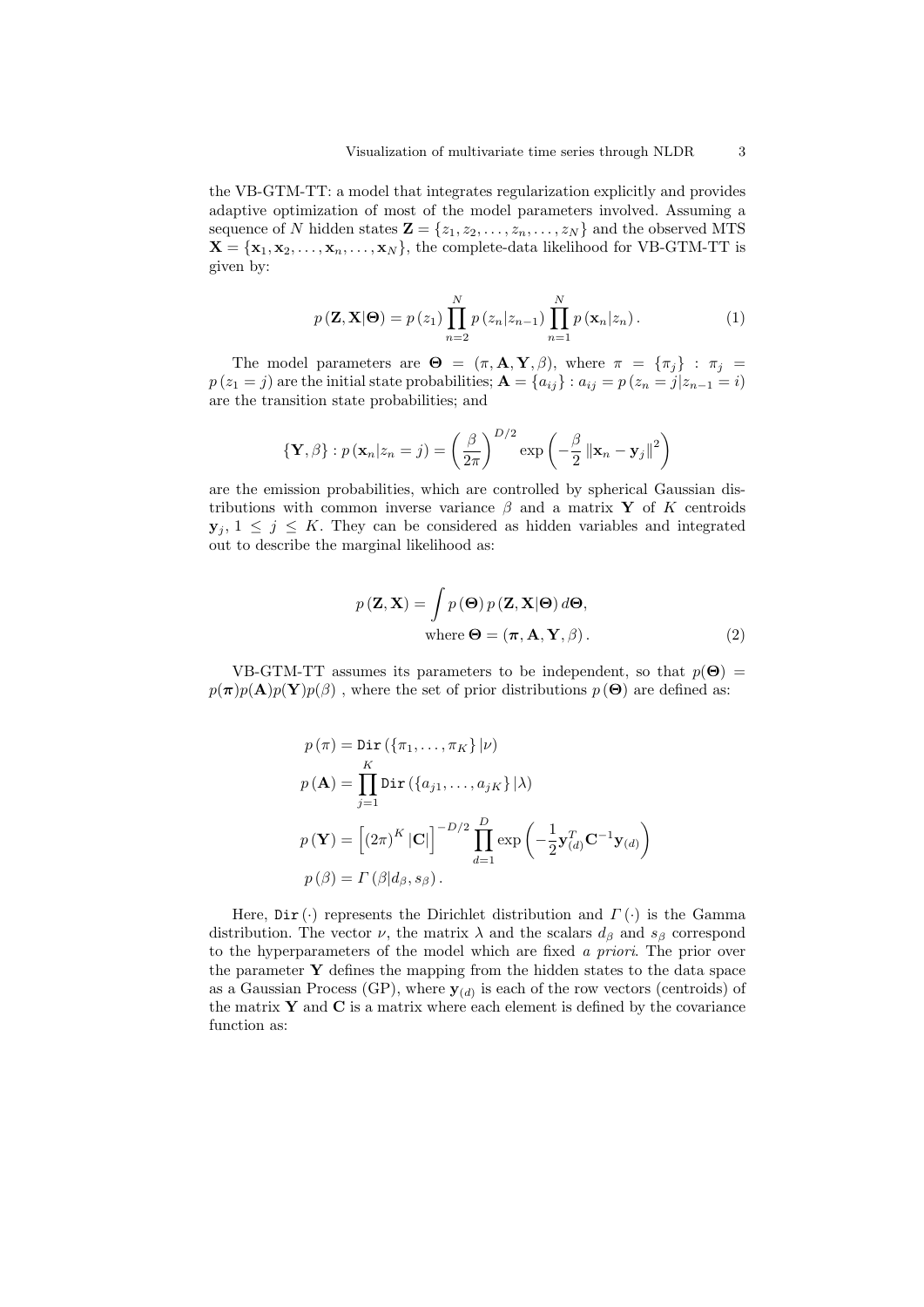$$
C_{i,j} = c(\mathbf{u}_i, \mathbf{u}_j) = \exp\left(-\frac{\|\mathbf{u}_i - \mathbf{u}_j\|^2}{2\alpha^2}\right), \quad i, j = 1...K.
$$
 (3)

The  $\alpha$  parameter controls the flexibility of the mapping from the latent space to the data space. The vector  $\mathbf{u}_i, j = 1...K$  corresponds to the state j in a latent space of usually lower dimension than that of the data space (for MTS visualization purposes). Thus, a topography over the states is defined by the GP as in the standard GTM. The VB-GTM-TT is optimized using variational approximation techniques. A more detailed description of the VB-GTM-TT and its formulation is provided in [8, 12].

## 2.2 Distortion measures and local metrics

NLDR techniques usually attempt to minimize the unavoidable distortion they introduce in the projection of the high-dimensional data from the observed space onto lower-dimensional spaces. For a more faithful interpretation of models, many distortion measures have been proposed and adapted to visualization techniques for different methods. While reducing dimensionality, different levels of local mapping distortion are generated, leading to a loss of information that we aim to recover, to some extent, to improve the interpretability of the model.

An interesting approach, proposed in [13] for GTM (and extended to Self Organizing Maps), is the calculation of the MFs. The concept of magnification has been applied to manifold learning methods in order to quantify the distortion due to the embedding of a manifold in a high-dimensional space. Importantly, the distortion caused by the mapping can be explicitly computed in a continuous way over the low-dimensional latent space of visual representation.

From the theory of differential geometry, we can describe the local geometry of a q-dimensional differential manifold through the mapping between two sets of coordinates systems  $\xi^j \mapsto \zeta(\xi)$  defined in the high dimensional space. The Jacobian of this transformation can be written as:

$$
J = \left(\frac{\partial \zeta^i}{\partial \xi^j}\right)_{i,j}.\tag{4}
$$

Every point on the manifold has local geometrical properties which are given by its metric tensor  $\mathbf{g}_{i,j}$ , which is defined by:

$$
\mathbf{g}_{i,j} = \delta_{i,j} \frac{\partial \zeta}{\partial \xi} \frac{\partial \zeta}{\partial \xi},\tag{5}
$$

where  $\delta$  is the Kronecker delta. From (4) and (5), it follows that  $|J| = |g|^{\frac{1}{2}}$ .

## 2.3 Magnification Factors for VB-GTM-TT

As stated in [13], the MF can be explicitly computed for the batch-SOM and GTM. In this paper, we provide the calculation of the MF for the VB-GTM-TT model. For this, we first consider the jointly Gaussian random variables: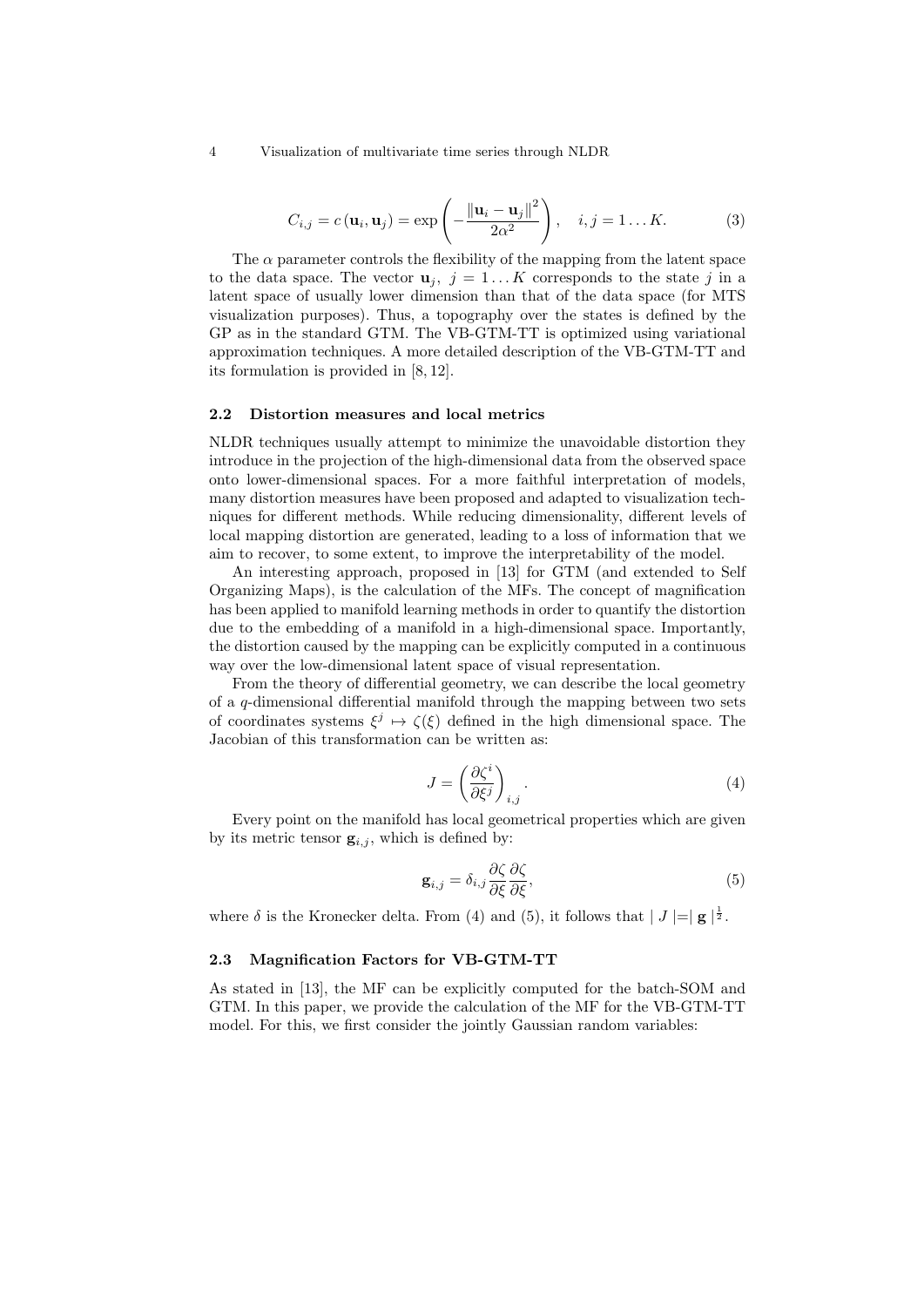$$
\begin{bmatrix} \mathbf{y} \\ \mathbf{y}_* \end{bmatrix} \sim \mathcal{N} \left( \mathbf{0}, \begin{bmatrix} C & C_{(*, \cdot)} \\ C_{(*, *)} & C_{(*, *)} \end{bmatrix} \right), \tag{6}
$$

where  $y_*$  is a test point and  $C_{(\cdot,\cdot)}$  is the covariance matrix defined according to (3). Due to the properties of Gaussian distributions, we can explicitly write the posterior probability as follows:

$$
\mathbf{y}_{*} | \mathbf{u}_{*}, \mathbf{U}, \mathbf{Y}, \theta \sim \mathcal{N}\left(\mathbf{C}_{(*,\cdot)}\mathbf{C}^{-1}\mathbf{Y}, \mathbf{C}_{(*,*)} - \mathbf{C}_{(*,\cdot)}\mathbf{C}^{-1}\mathbf{C}_{(\cdot,*)}\right). \tag{7}
$$

The Jacobian J of this mapping can be obtained computing the derivatives of  $\langle (\mathbf{y}_* | \mathbf{u}_*, \mathbf{U}, \mathbf{Y}, \theta) \rangle$  with respect to u, using:

$$
\frac{\partial c_{(*,j)}}{\partial \mathbf{u}_*^l} = \frac{1}{\alpha^2} (u_*^l - u_j^l) \exp\left(-\frac{\|\mathbf{u}_* - \mathbf{u}_j\|^2}{2\alpha^2}\right), \quad l = 1 \dots q, j = 1 \dots K, \tag{8}
$$

being  $q$  the dimension of the latent space. As a result, the MF is calculated as:

$$
\mu_* = det^{-\frac{1}{2}} \left( J J^T \right) \tag{9}
$$

The MF does not only provide us with a quantification of the local mapping distortion that separates areas of the visual map which have undergone much compression or stretching from those which have not; it also tells us about data sparsity: the model distorts the most in areas which are mostly empty of data and the least in densely populated areas. For this reason, the MF has been used as an indicator of the existence of data clusters and the boundaries between those clusters [14]. For MTS, we would expect the time series to flow over time through areas of low MF mostly when the MTS evolve slowly, whereas fast transitions between MTS regimes might require crossing areas of higher distortion.

#### 2.4 Cumulative state transition probabilities

Another metric that might help improving the interpretability of the mapping is the likelihood for a state to be transited by any of the potential trajectories through states. Again, this can explicitly be quantified, for each state  $j$  defined by VB-GTM-TT, as the estimated cumulative state transition probability (CSTP) defined as the sum of the probabilities of transition from all states to it:

$$
\mathcal{CSTP}_j = \sum_{i=1}^K a_{ij}.\tag{10}
$$

We would expect the MTS trajectory to happen through areas of high  $CSTP$ , because these should be areas of highly likely transition. As such, the CSTP plays the opposite role to MF, because the areas of large manifold stretching (high MF) should mostly be areas that the MTS is unlikely to cross (low  $CSTP$ ).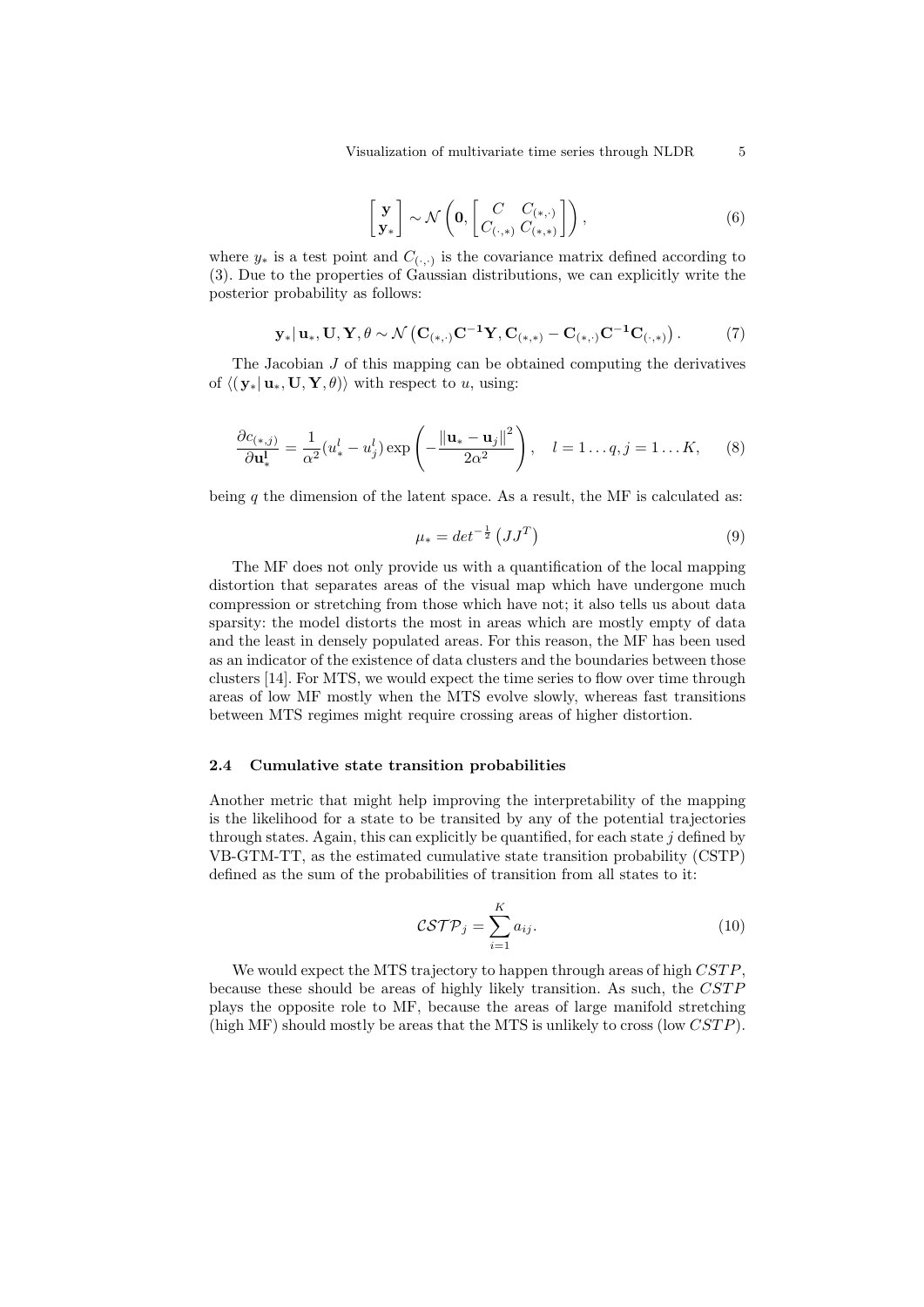## 3 Experiments and discussion

## 3.1 Materials and experimental setup

We illustrate the proposed MTS visualization using two different datasets. The first is an artificial 3-variate time series, with 1, 000 time points. The second set is the *Shuttle-data* from Space Shuttle mission  $STS-57^1$ : a time series consisting of 1,000 points described by 6 features. This data set has previously been used for cluster detection in [15].

## 3.2 MTS Visualization

The considered MTS are particularly suitable for the illustration of the proposed visualization techniques due to the nature of their regimes and transitions periods. The artificial dataset (displayed in Fig.(1), top-row, left) is characterized by two intervals with regular regimes, divided by a sudden transition at point 700. The VB-GTM-TT model was trained over a  $8 \times 8$ ,  $2 - D$  grid of hidden states and each of the MTS points was mapped by VB-GTM-TT to a particular state in the grid. The result of this mapping assignment is shown in  $Fig.(1)$ (top-row, right). Before point 700, the periodicity of the data is well-captured by the roughly circular structure of populated states. The sudden transition to a higher-amplitude periodic interval is also neatly visualized.

On the other hand, *Shuttle-Data* presents four periods of little variability  $A$ - $C-D-E$  and one period of high (quasi-periodic) variability B, which are separated by sudden transitions, as evidenced by their display in Fig.(2) (top row, left). The VB-GTM-TT model was trained over a  $13 \times 13$  grid of hidden states and each of the MTS points was mapped by VB-GTM-TT to a particular state in the grid, as shown in Fig. $(2)$  (top row, right). There is a clear interpretation for this state membership mapping, as the *Shuttle-data* trajectory is confined to a limited number of its states (a common characteristic of VB-GTM-TT mappings, in which over-complexity is penalized). Only a few of them are relatively big: these are mostly stationary states with little MTS change in intervals C, D and E. The quasi-periodic interval B evolves slowly through a cloud of states on the top-left and center of the map.

The MFs were computed for artificial and Shuttle-data and represented in Figs.1 and 2 (bottom, right) through color maps over the grid of hidden states. For both datasets, it might seem at first sight that the MTS cross through areas of high MF (high distortion), a behaviour that would refute the hypothesis that the densely data populated areas correspond to low mapping distortion. In fact, this is not the case: the MTS mostly flows over time through channels of low distortion surrounded by borders of high distortion. These borders seem to act as barriers that compel the MTS to follow a given trajectory. In fact, these barriers are only breached (with the MTS moving briskly towards higher MF) in sudden transitions between regimes. These can clearly be seen for Shuttle-data if we plot

 $^1$  Which can be requested from www.cs.ucr.edu/∼eamonn.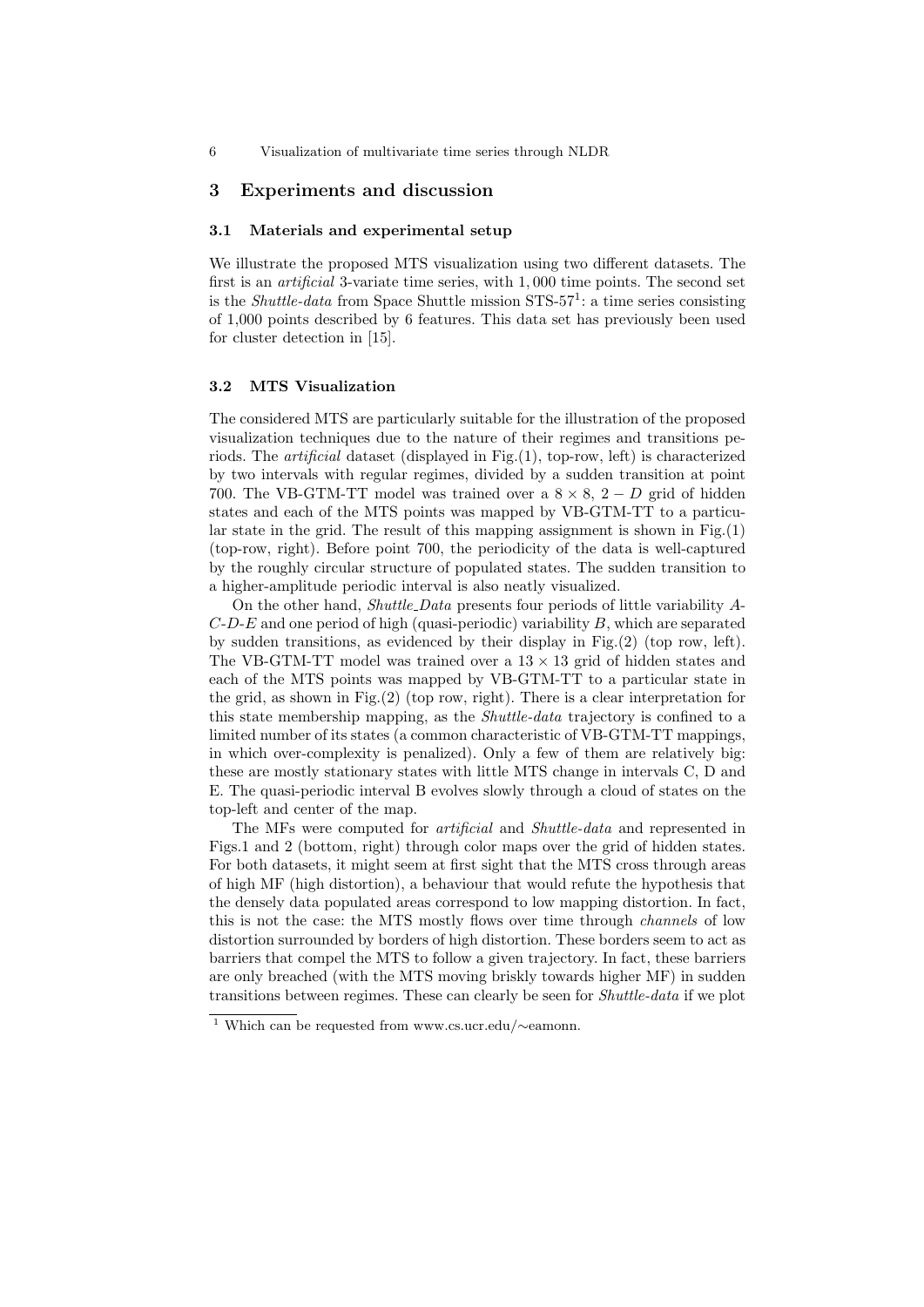

Fig. 1. Top row, left: Artificial dataset: a 3-variate time series, characterized by a sudden transition at  $n = 700$ . Top row, right: State-membership map of VB-GTM-TT, with a  $8 \times 8$  grid of hidden states represented as squares, whose relative size is proportional to the time data points assigned to them; the starting point of the MTS is represented as a star and the ending point is represented as a circle. The sudden transition point is signaled by an arrow. Bottom row, right: MF gray-shade color map, represented in the VB-GTM-TT latent space visualization grid. The trajectory of the MTS over the map is displayed as a white solid line.

the value of MF over time, as in Fig.(2) (bottom row, left): MF narrow spikes of varying magnitude (particularly strong in the transition from  $B$  to  $C$ ) appear in the transitions between time intervals. These spikes take values well over the mean MF of the map. This result suggests that the evolution of the MF over time could directly be used to detect sudden regime transitions in MTS.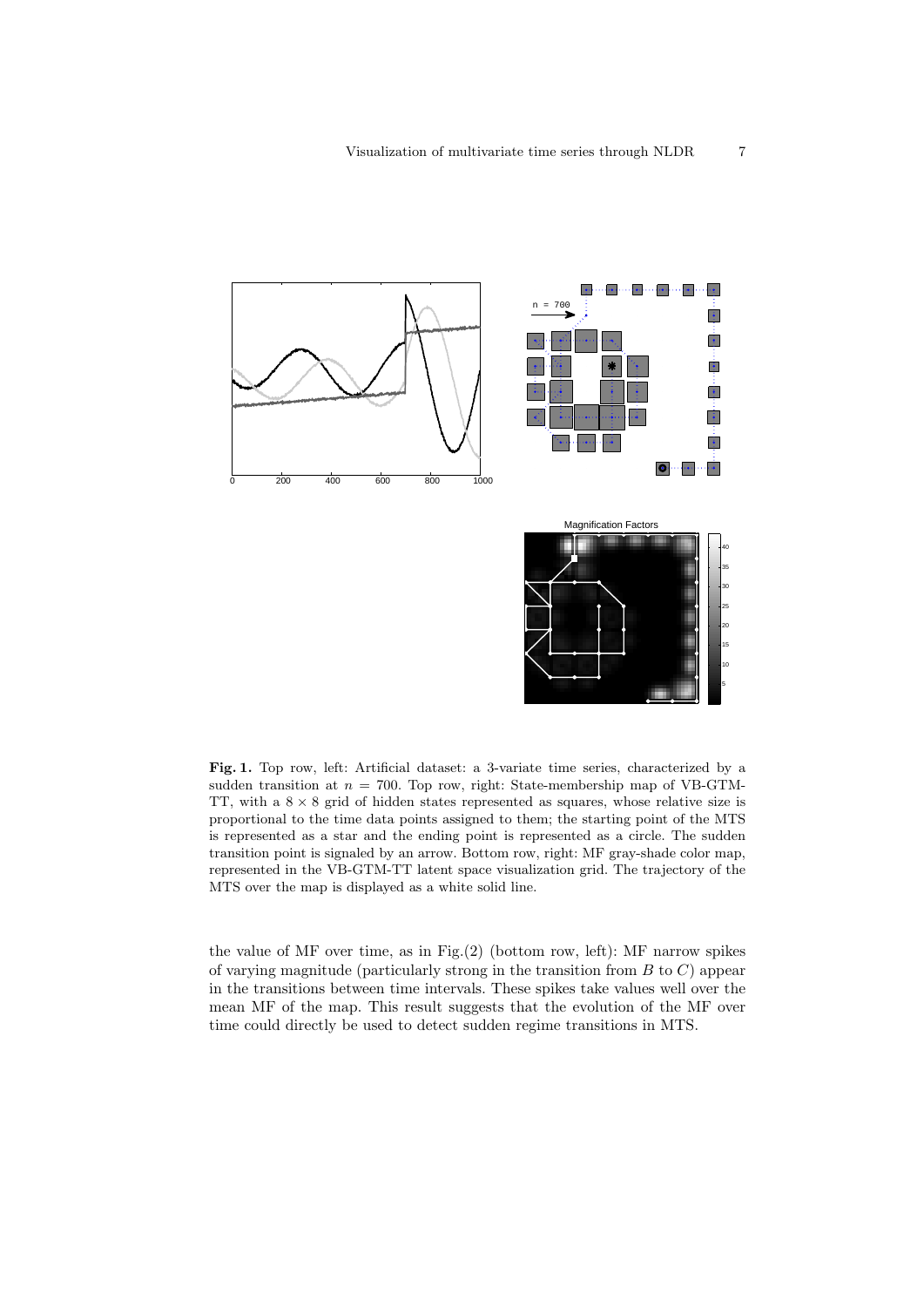

Fig. 2. Top left: Plot of the *Shuttle-data*; the five intervals or regimes separated by sudden transitions are identified as A, B, C, D and E. Top right: State-membership map generated by VB-GTM-TT, with a  $13 \times 13$  grid of hidden states represented as squares; the relative size of these squares is again proportional to the ratio of time data points assigned to them; the starting point of the MTS is represented as a star, while the ending point is represented as a circle. Bottom Left: The Magnification Factors as a function of time, including the mean MF over all states (represented as a dashed line); narrow peaks of distortion are detected precisely in the areas of sudden transitions. Bottom Right: MF gray-shade color map, represented in the VB-GTM-TT latent space visualization grid; white areas correspond to high distortion.

The CSTP maps in Fig.3 are very consistent with their MF counterparts, and complement them. Alternatively displayed as  $3-D$  maps over the grid of hidden states, they provide an intuitive illustration of the previously described behaviour. Following a geographical representation visual metaphor, the MTS can be seen to flow across cumulative state transition probability ridges, where rapid transitions between regimes see the MTS moving through relatively lowervalued depressions in those ridges. An opposite graphical metaphor could be used for the MF distortion, with the MTS flowing through its valleys, that is, across areas of the map characterized by low MF values.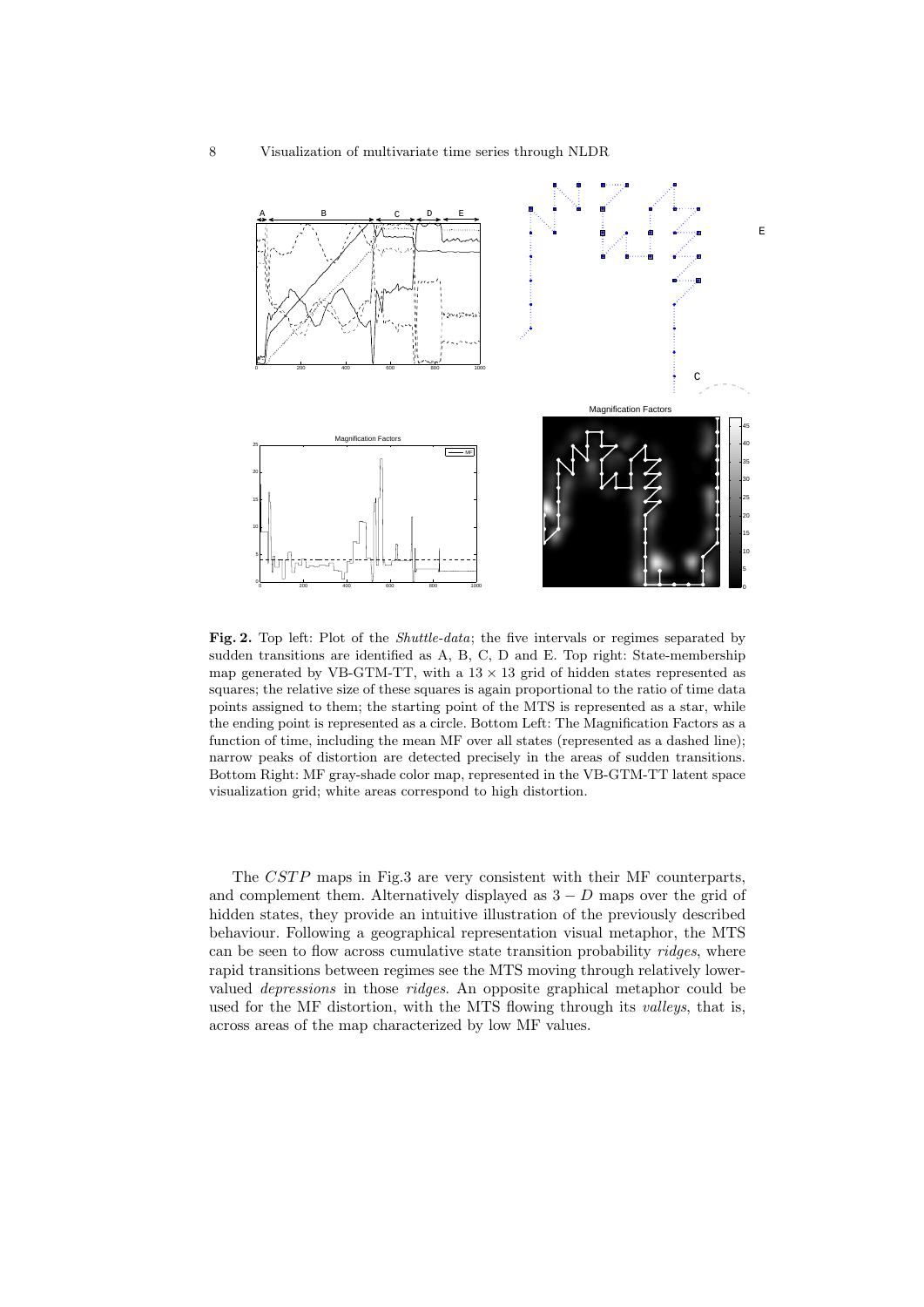

Fig. 3. A  $3 - D$  representation for the CSTP plots. The values in the vertical axis correspond to the CSTP values over the latent space. Left: artificial data; right: Shuttledata.

## 4 Conclusions

Data visualization can be of great assistance in knowledge extraction processes. High dimensionality is always a barrier for visualization. In the case of MTS, this is compounded by their i.i.d. nature, because the search for patterns over time is often relevant in their study. Dimensionality reduction can make visualization operative for high-dimensional MTS. The use of NLDR methods to this purpose poses a challenge of model interpretability due to the existence of locally-varying distortion.

In this study, we have proposed two methods to improve interpretability for VB-GTM-TT, a manifold learning NLDR method. The model mapping distortion has been explicitly quantified in the latent space continuum and the probabilistic nature of the method has allowed us to define a cumulative probability of state transition. The reported preliminary experiments have shown that both metrics can provide interesting insights that enhance the low-dimensional visualization of the MTS provided by the model.

This exploration approach is quite flexible and could be extended to other dimensionality reduction models for MTS analysis, provided their local distortion can be quantified. Examples of this may include Gaussian process latent variable models (GP-LVM, [16]) and dynamical models (GPDM, [17]) or temporal Laplacian eigenmaps ([18]). It could also be extended to alternative display methods, such as the recently proposed cartograms<sup>2</sup> [19], [20] and topographic maps [21]. Following the line of this paper, we also aim to investigate the VB-GTM-TT model and its properties in more depth, focusing on its generalization capabilities and its use for prediction.

<sup>2</sup> www.worldmapper.org/